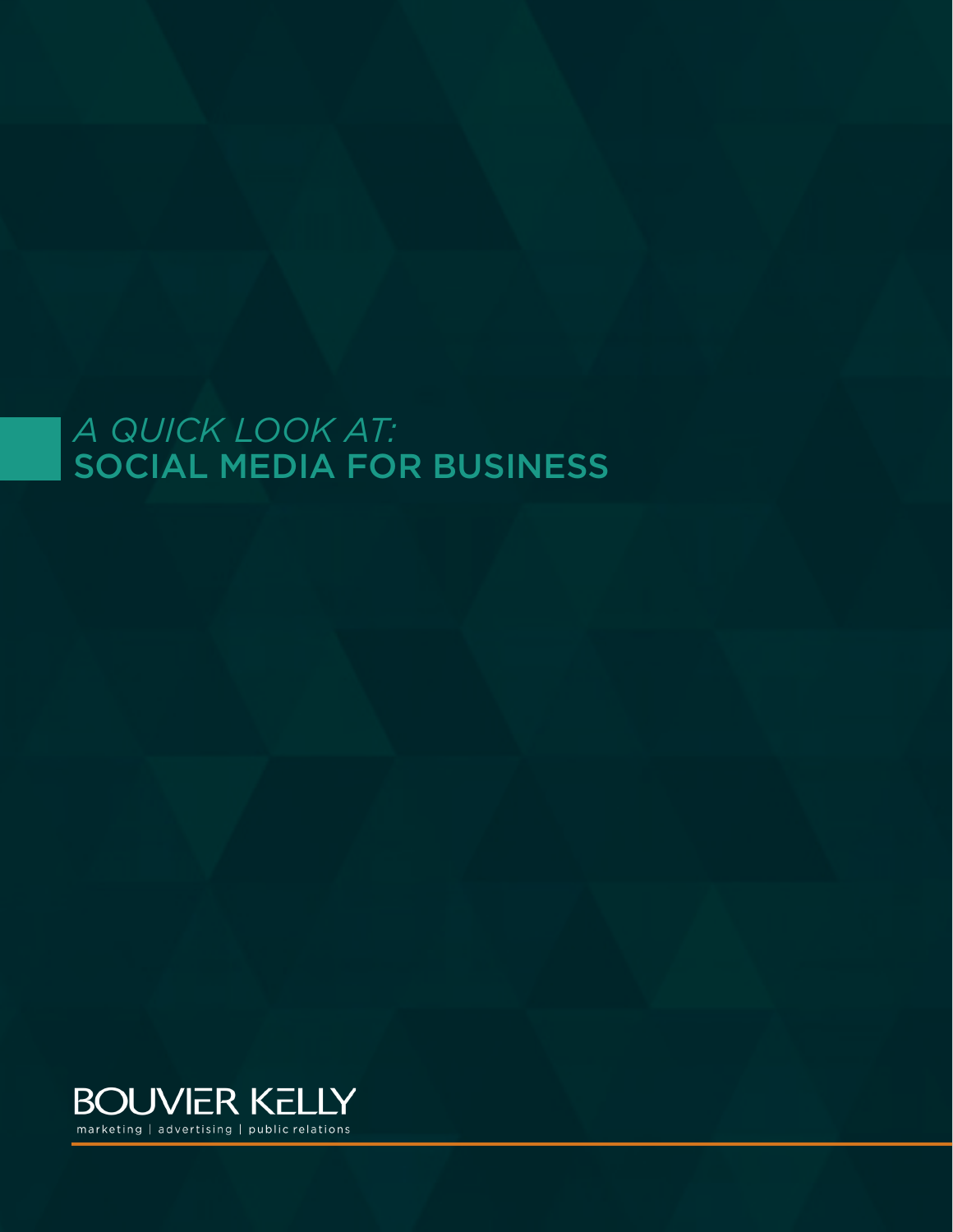# *A QUICK LOOK AT:* SOCIAL MEDIA FOR BUSINESS

Starting a brand new social media presence for your business from scratch in 2017 is daunting. It'd be like you had never heard The Beatles, and suddenly you're supposed to deliver a keynote address discussing the evolution from *Please Please Me* to *Abbey Road*. Where would you even begin? There's so much to absorb and consider.

Even if you aren't starting from scratch, the world of social media changes so frequently and drastically that you might not think investing the time (and money) into updating your accounts is worth it. "Can't I just hire an intern to handle our Facebook page and call it a day?" Well sure, you could — but wouldn't you rather explore what is often the single most cost-effective strategy in a digital marketing campaign?

#### BUILD BRAND AWARENESS

At the ground level, social media is still one of the most effective tools you have to create awareness of your brand. Once a medium for mostly younger generations, social media is now largely embraced by all age groups. In fact, Facebook boasts nearly two billion users across the world.

Almost everyone has a Facebook or Twitter account, not to mention other accounts on newer platforms like Instagram, Snapchat, or Pinterest.

# Like it or not, regardless of your industry or niche, people will look for your brand on social media.

They're looking for your story; they're looking to learn more about your company and your products — don't you want to be the one leading that conversation?

Social media allows you to show your customers a side of your company that traditional advertising typically doesn't. Yes, you can be funny, but you can also give people a behind-the-scenes look at your business. For B2B industries in particular, where you don't necessarily have a flashy, consumer-facing product, this can be particularly powerful. Being able to show the human element of your business and create a connection beyond the traditional business-to-customer relationship can go a long way towards establishing brand trust and loyalty.

## FOSTER CUSTOMER ENGAGEMENT

Think about the last print ad you ran or billboard you placed: do you ever wonder how people reacted to it? Wouldn't you like to know what was going through their mind as they saw it, or what questions they had for you? Well, with social media, you don't have to wonder. Creating a space for an open, 1:1 dialogue is unique to social media, and it's one of the most powerful aspects of the medium.

Sure, you can get that level of intimacy through a phone call or an email, but those conversations (which could answer questions that many of your customers have) are not built for public consumption. Furthermore, social media is becoming the new standard for customer service.



A survey by JD Power & Associates found that 67% of all online users have consulted a company's social media channels for support.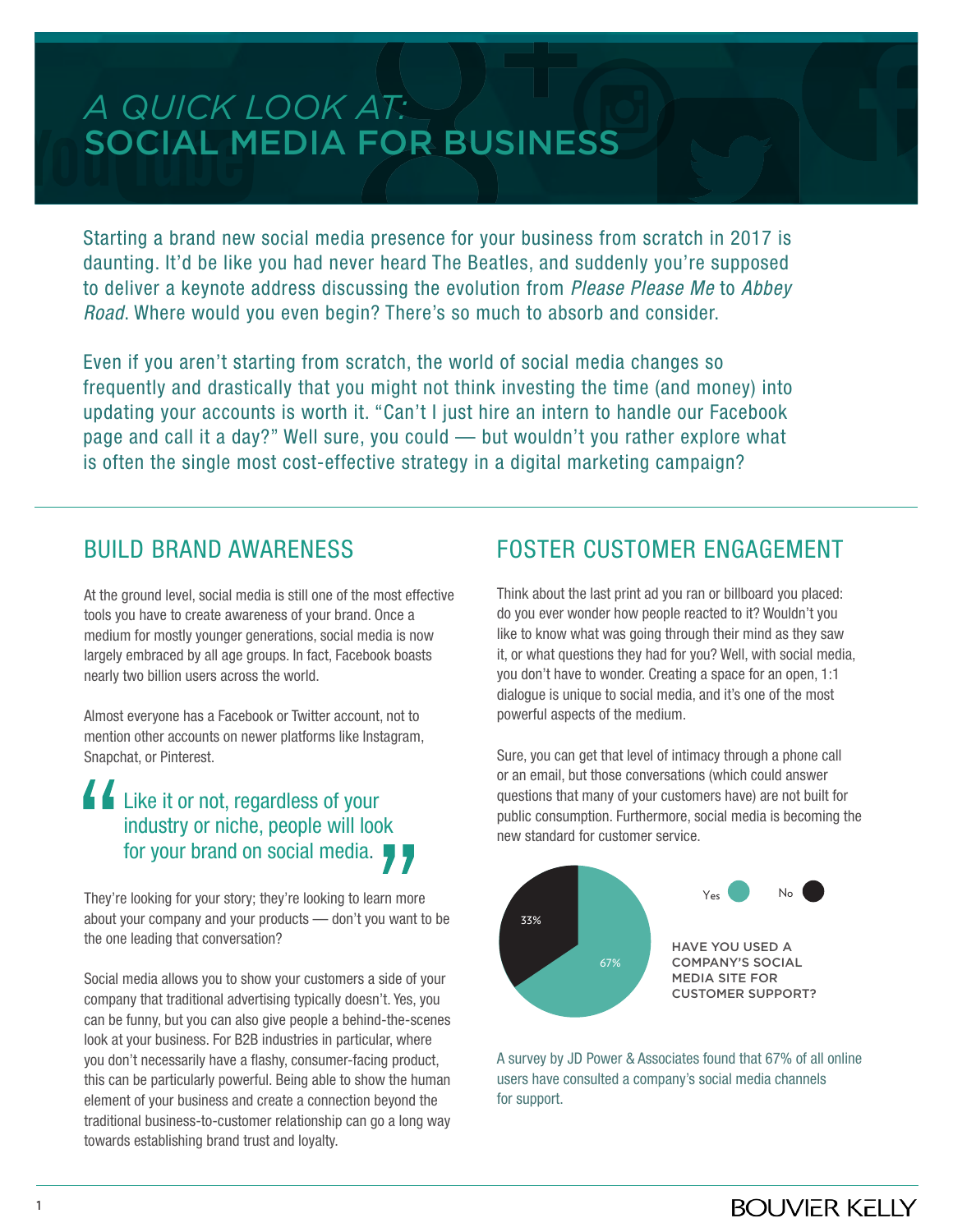The beauty of social media is that it allows you to create conversations in real-time: posting a piece of content and then receiving feedback almost instantaneously. You're speaking directly to your audience, and their responses are unfiltered by distance, time, or technological restraints.

Consumers have also become used to the fact that they can speak directly to their favorite brands, which means you're missing out on these opportunities if you're not establishing a foothold in social media.

According to Sprout Social, 75% of users they surveyed follow brands they are looking to potentially buy from. 75 percent!

### GENERATE TARGETED BUSINESS LEADS

Ok, so let's say you've got yourself established with a solid audience of followers, feeding them great content and fostering engagement — now what? Expanding your social media efforts beyond just the awareness and engagement stages is crucial to proving the effectiveness and ROI ("return on investment") of your program. Using social media to generate new business and customer leads will allow you to do that more effectively, especially if your sales and marketing teams already know the monetary value of new leads.

But first, it's important to set a goal (or a series of goals) that you'd like to accomplish with your social media lead generation efforts. Whether you're looking to grow your mailing list or increase sign-ups for your upcoming webinar, you'll want to make sure you know what "success" looks like.

#### Regardless of what goal or conversion you're looking to drive, social media can be an effective engine of activity.

Ad platforms on sites like Facebook, LinkedIn, and Twitter have become increasingly more sophisticated over the past few years, allowing you to target users to an incredibly precise level. Using geographic, demographic, behavioral, and other targeting parameters, you're able to make sure that the right people are seeing your message every time.



You can build your campaign targeting using your existing social media audiences or you can even build new audiences from external factors like website traffic or an existing mailing list. This allows you to separate out your "cold" leads (i.e. new Likes to your Facebook page) from your "warmer" leads (people who have joined your mailing list or webinar) and tailor your messaging accordingly.

## **44** Once your targeting is in place, your social media program can become even more integral to your overall marketing ecosystem.

**Picture this: Your Facebook page drives traffic to your website, which then captures the visitor's email address, who you then email about your upcoming webinar which you're streaming live on Facebook. That's a pretty virtuous cycle, right?**